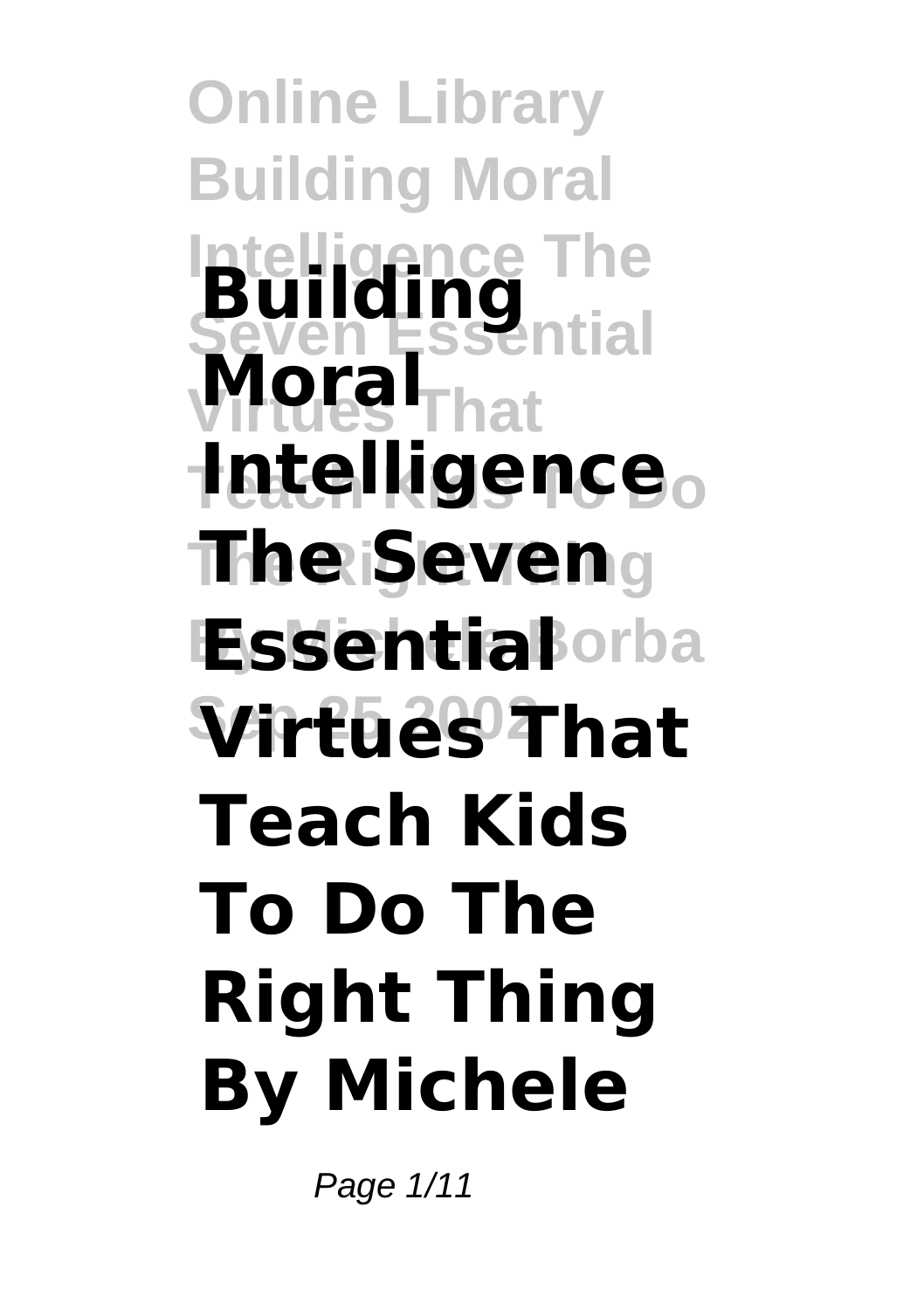## **Online Library Building Moral IBorba Sepe 25 2002** ntial

**Virtues That** If you ally dependence **Such a referred To Do Intelligence the seven essentiabrba Sep 25 2002 kids to do the right building moral virtues that teach thing by michele borba sep 25 2002** books that will come up with the money for you worth, get the no question best seller Page 2/11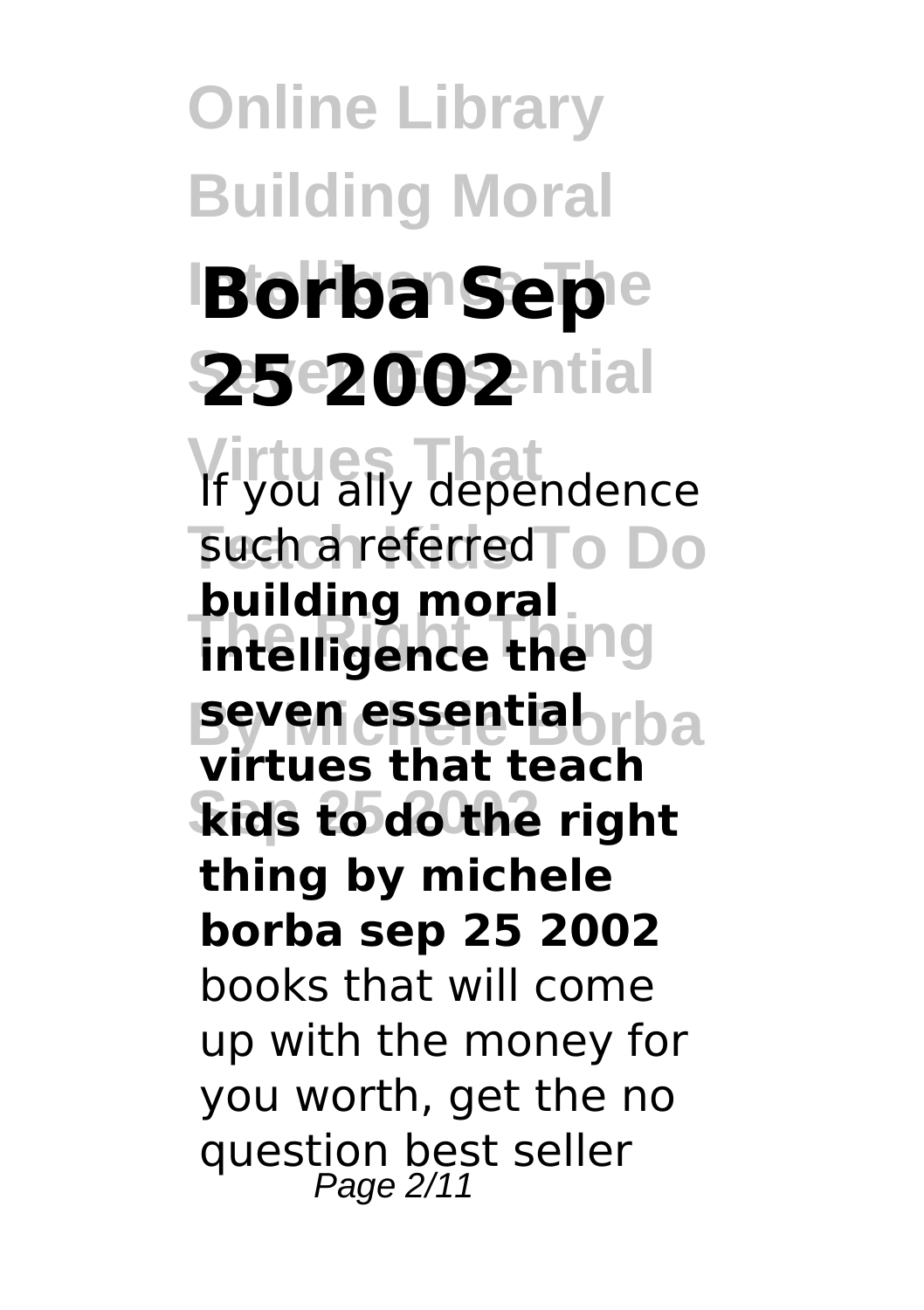**Online Library Building Moral** from us currently from several preferred all **Virtues That** funny books, lots of **hovels, tale, jokes, and** more fictions<sup>Thing</sup> turthermore launched, from best seller to one authors. If you want to collections are of the most current released.

You may not be perplexed to enjoy all books collections building moral intelligence the seven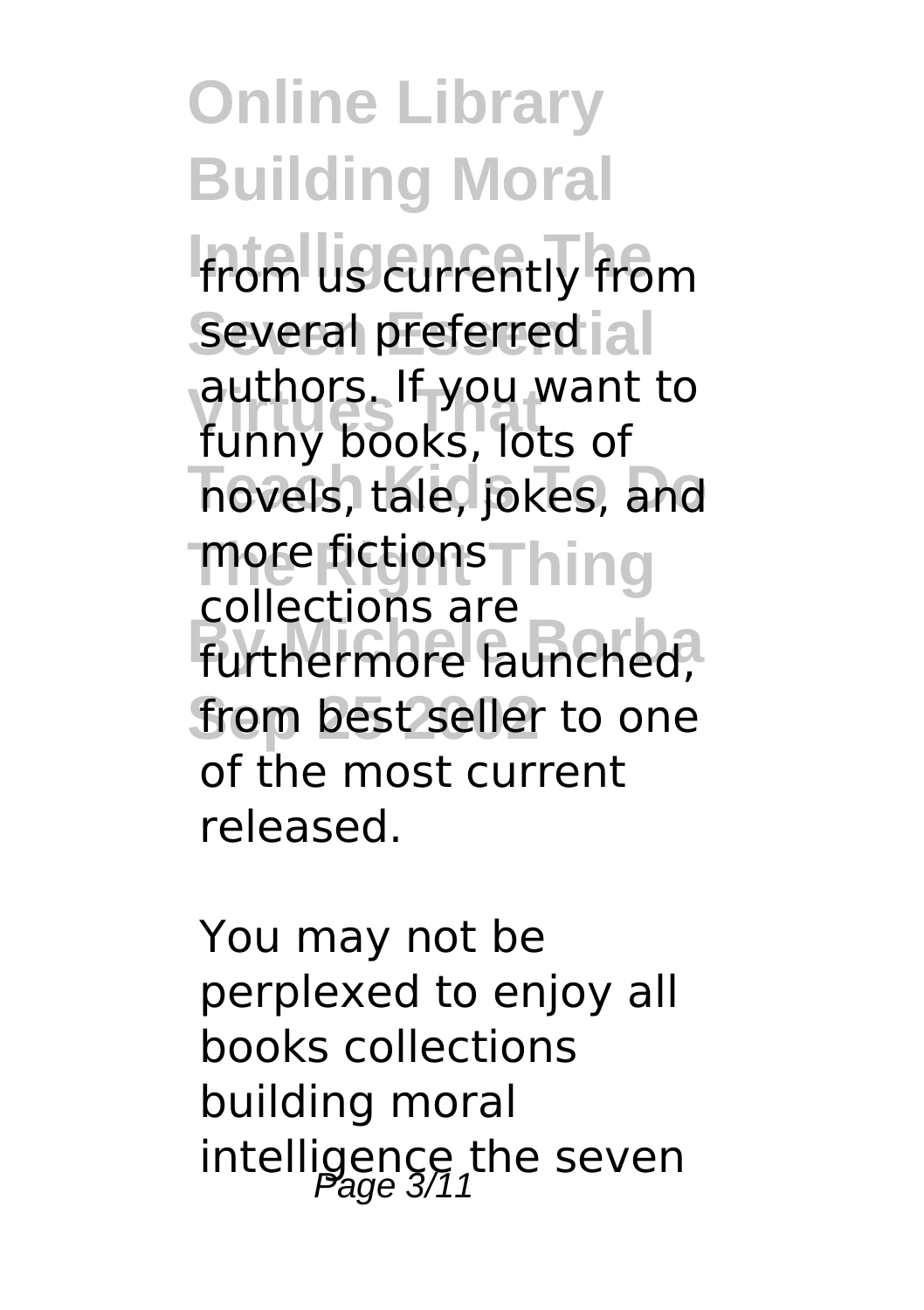**Online Library Building Moral** *<u>Internal</u>* teach kids to do the **Virtues That** borba sep 25 2002 that **We will unquestionably pffer. It is not with g It's approximately what Sep 25 2002** you need currently. right thing by michele reference to the costs. This building moral intelligence the seven essential virtues that teach kids to do the right thing by michele borba sep 25 2002, as one of the most practicing sellers here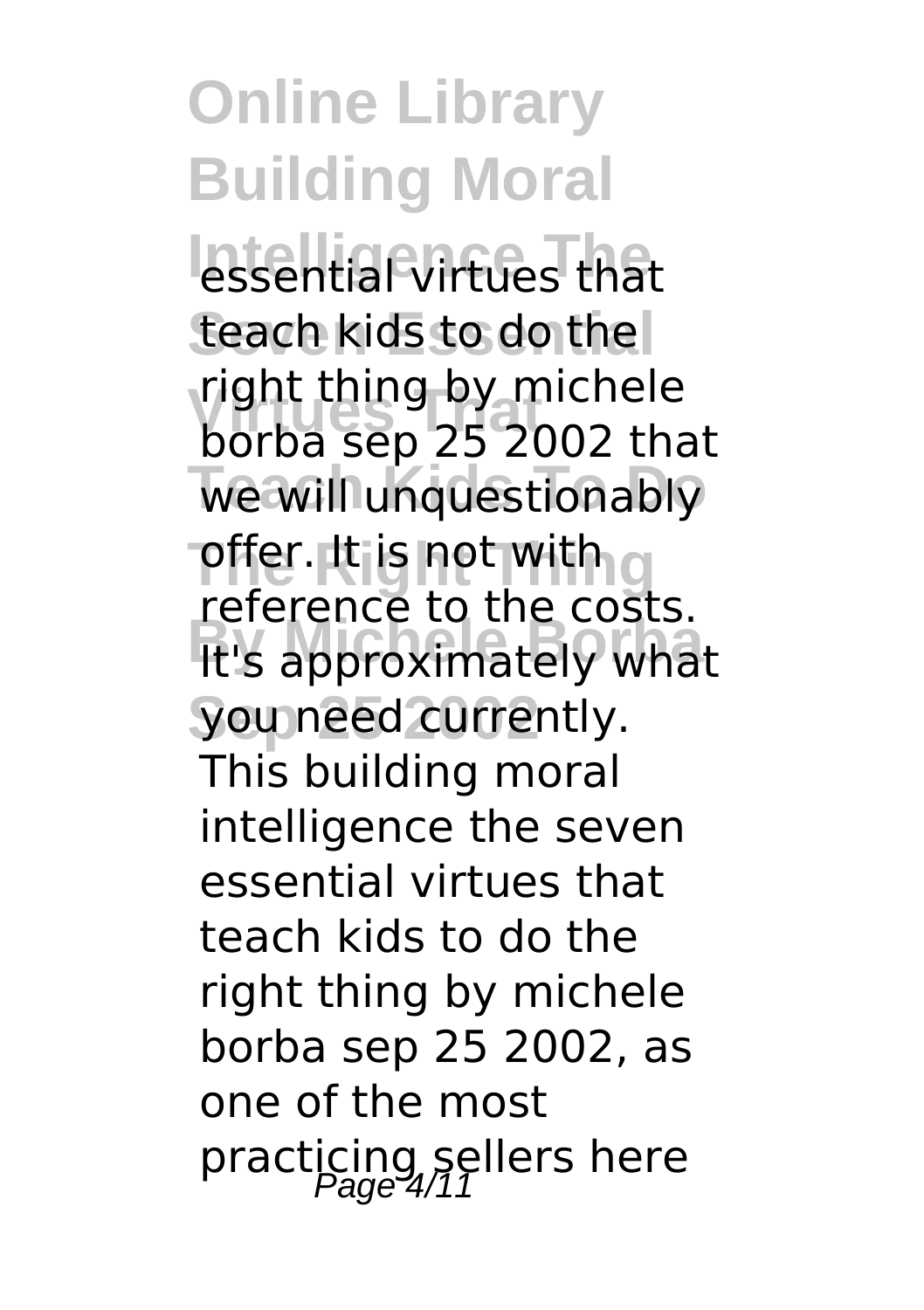**Online Library Building Moral** will agreed be among the best options to **Virtues That** review.

Want help designing a **The Right Thing** photo book? Shutterfly celebrating your <sup>Orba</sup> children, family can create a book vacation, holiday, sports team, wedding albums and more.

## **Building Moral Intelligence The Seven** As artificial intelligence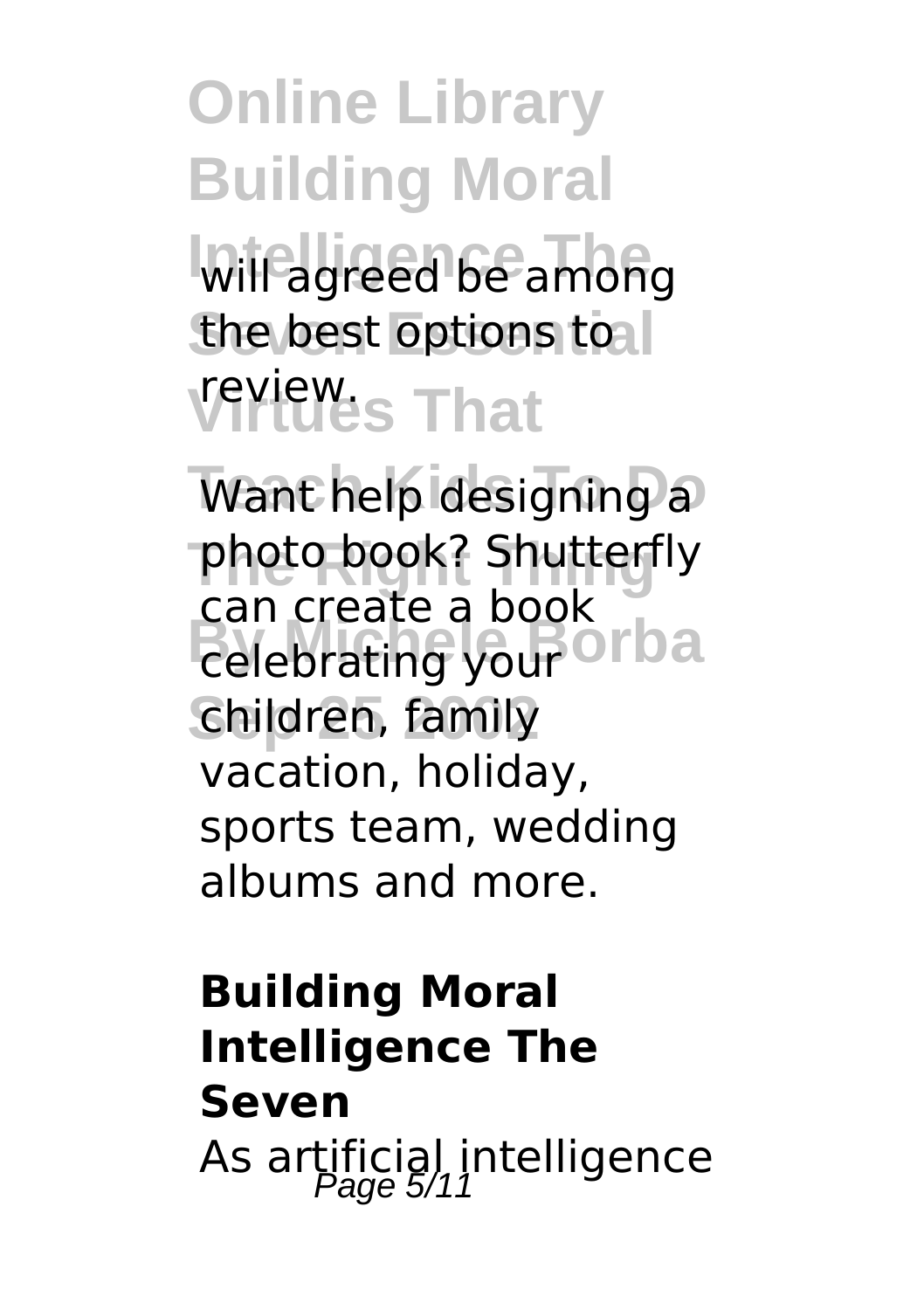**Online Library Building Moral** has become a growing force in business, all **voudy s top Al**<br>companies are leaders **Trethis emerging o Do** technology.. Often g computing and edge<sup>3</sup> computing, AI<sub>2</sub> today's top AI leveraging cloud companies mix and match myriad technologies to meet and exceed use case expectations in the home, the workplace, and the greater community. Machine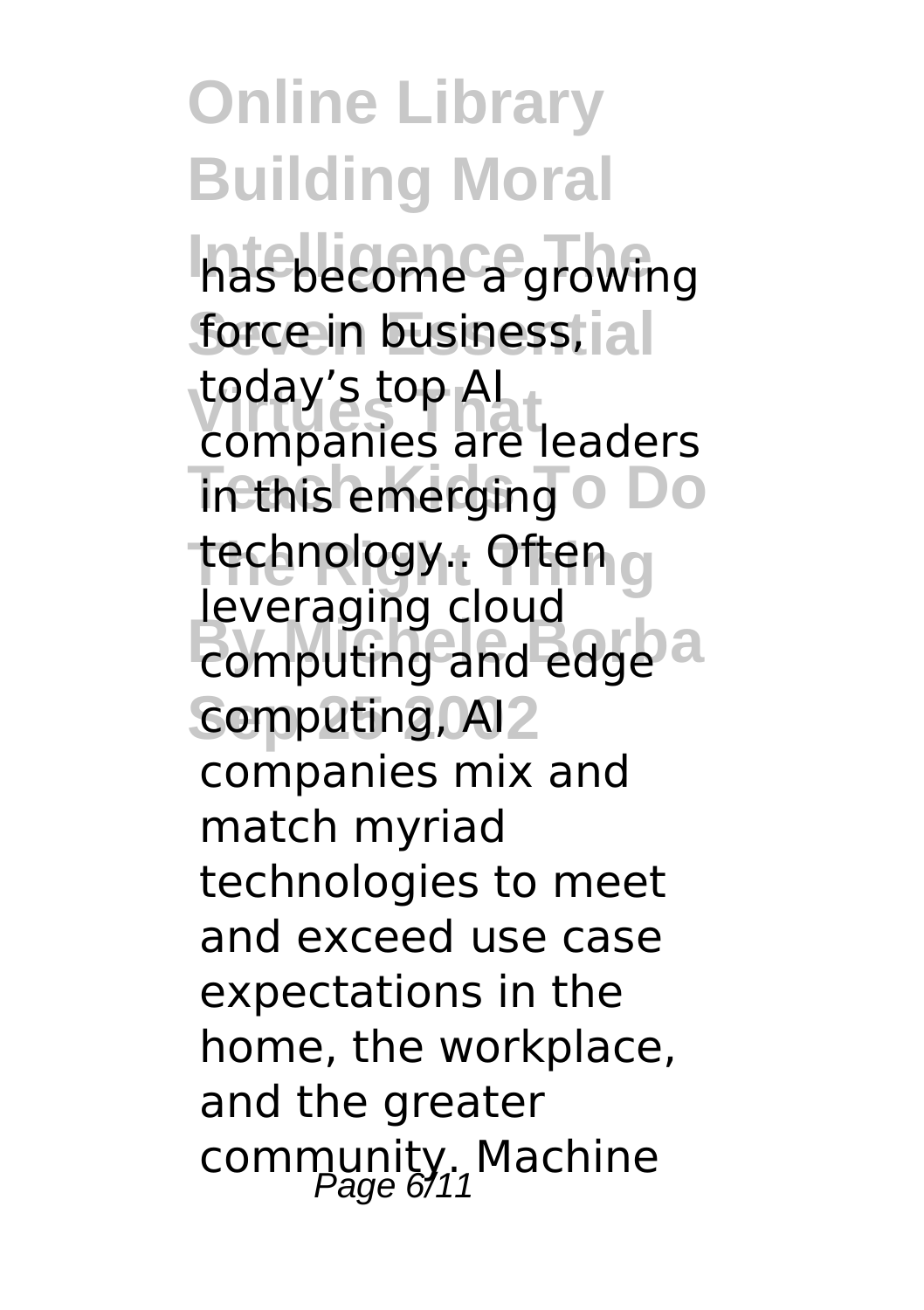**Online Library Building Moral** learning leads the pack **Shethis realm, but ial** *voday's ...* **That** 

## **Top Performing** Do **The Right Thing Artificial Intelligence By Michele Borba (AI) Companies of**

**Sep 25 2002** Justice is a concept that means bad people will be rightfully punished for the wrongs that they have committed. In the series, Justice can be summarized as a criminal being served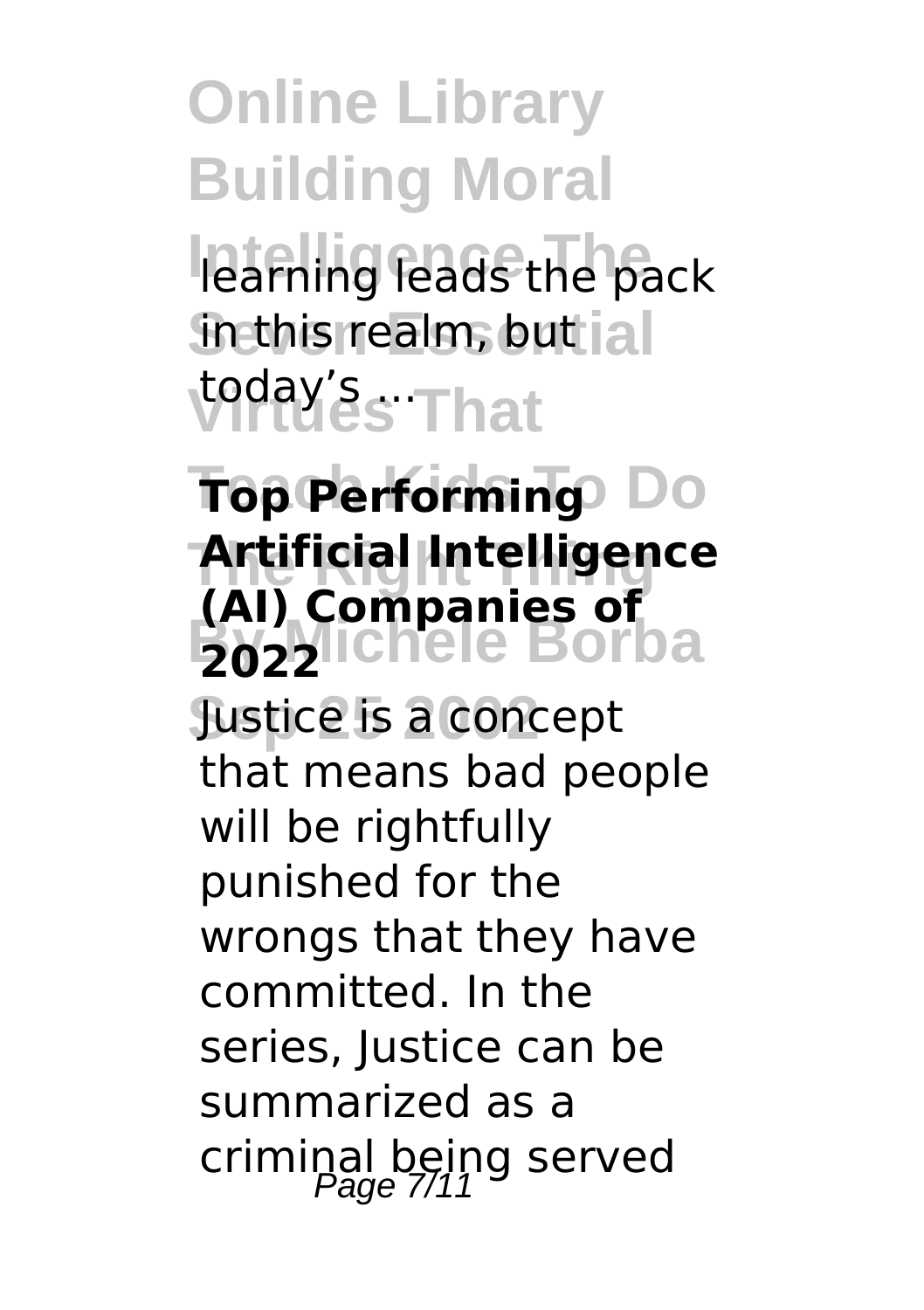**Online Library Building Moral** the punishment that they have earned for **Virtues That** Depending on said **Trimes**, the punishment **The Right Thing** can be one of many time in prison to **Orba** execution. The classic their crimes. possible things, from view of how a criminal should 'receive ...

## **Justice | One Piece Wiki | Fandom**

To further enrich the above proposals and aim at selecting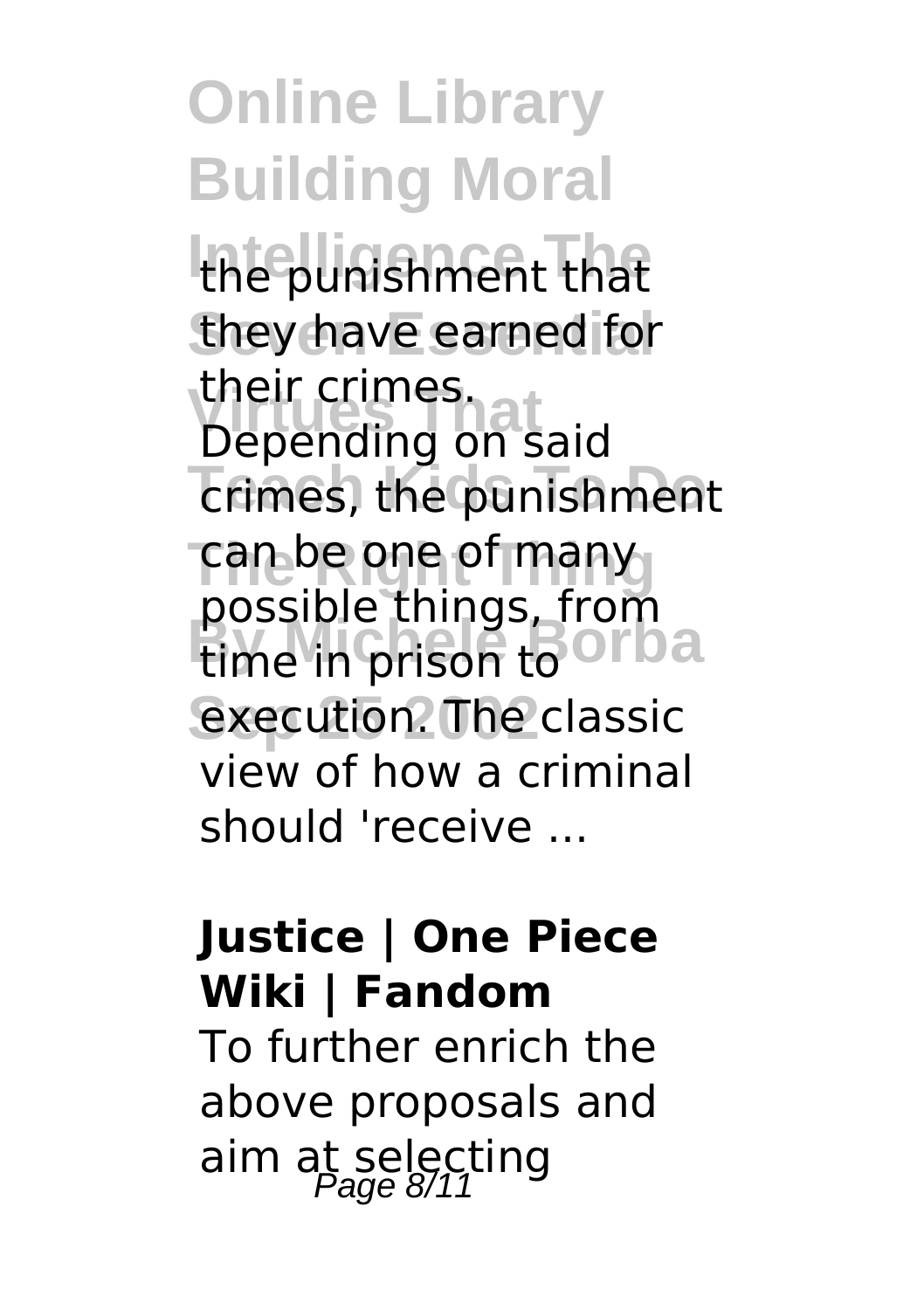**Online Library Building Moral Landidates in a faire** way, applications of aruncial intelligence<br>could be used as tools for both data analysis<sup>o</sup> **The Right Thing** and decision-making ... **(PDF) Artificial** orba **Sep 25 2002 Intelligence in** artificial intelligence **Human Resources ...** Jonathan Jay Pollard (born August 7, 1954) is a former intelligence analyst for the United States government. In 1987, as part of a plea agreement, Pollard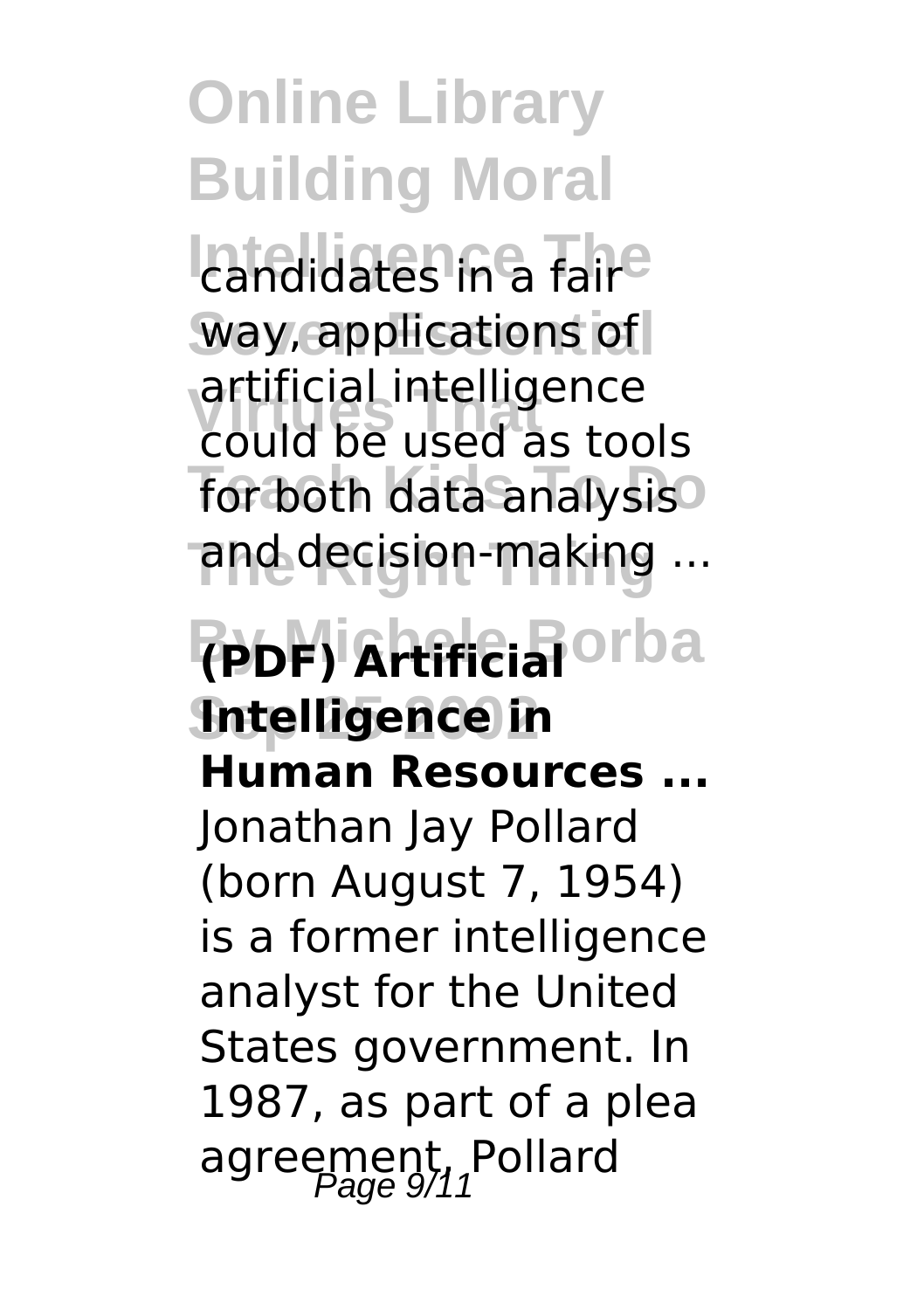**Online Library Building Moral** pleaded guilty to he spying for and ntial **Virtues That** classified information **To Israel.He was** O Do **The Right The Right The Right The Right The Right The Right The Right The Right The Right The Right The Right T** the Espionage Act, **Da** making him the only providing top-secret prison for violations of American to receive a life sentence for passing classified ...

Copyright code: [d41d8cd98f00b204e98](/sitemap.xml)